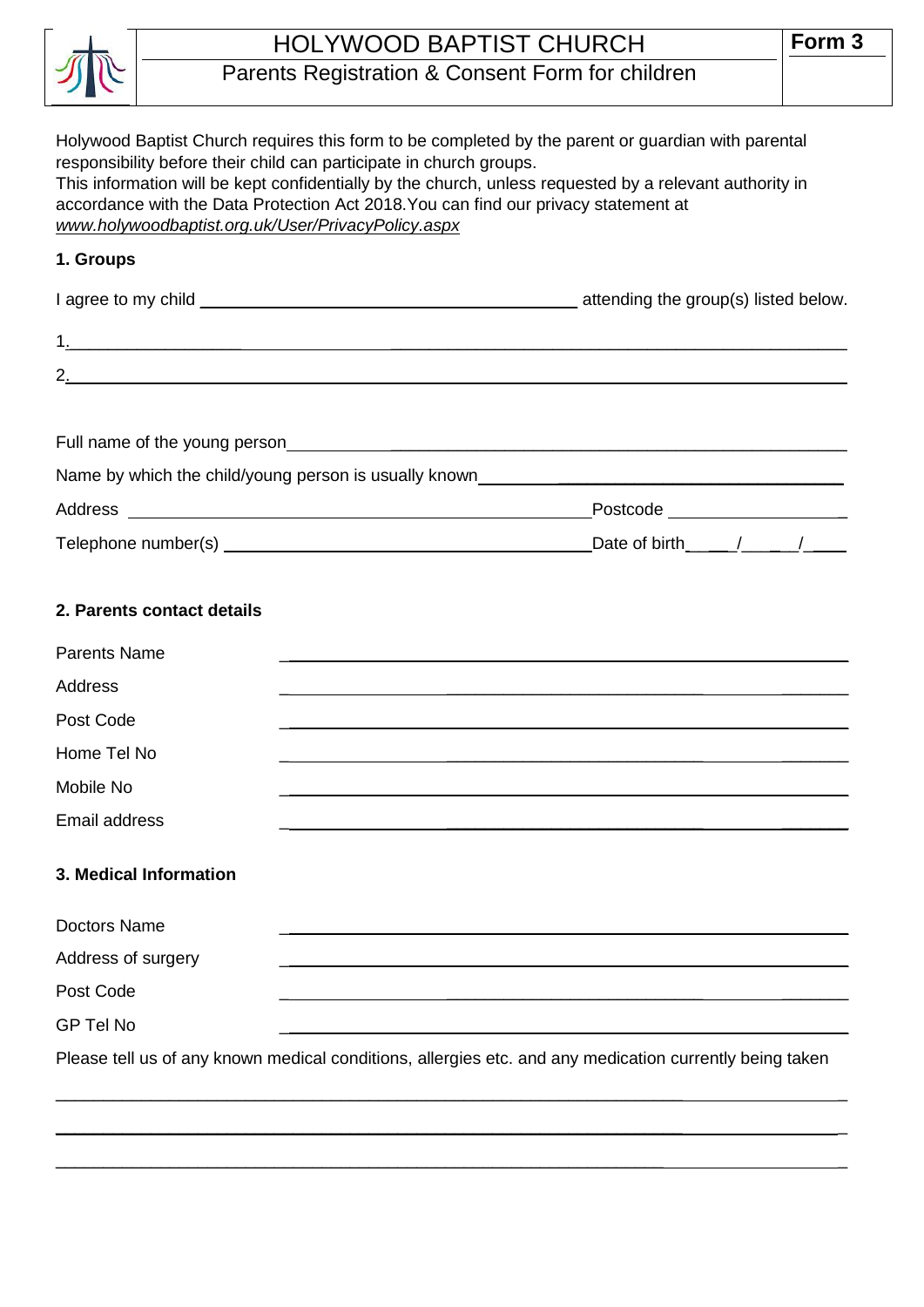|                | <b>HOLYWOOD BAPTIST CHURCH</b>                                                                                                                                                  |               |  |  |  |
|----------------|---------------------------------------------------------------------------------------------------------------------------------------------------------------------------------|---------------|--|--|--|
|                | Parents Registration & Consent Form for children                                                                                                                                |               |  |  |  |
|                | Does your child suffer from any conditions requiring special medical treatment,<br>including medication?<br>Yes<br>No<br>If Yes, please give details below                      | (Please tick) |  |  |  |
|                | Is your child allergic to any medication?<br>Yes<br>No<br>If Yes, please give details below:                                                                                    | (Please tick) |  |  |  |
|                | Any other comments you think may be helpful.                                                                                                                                    |               |  |  |  |
| 4. Emergencies |                                                                                                                                                                                 |               |  |  |  |
|                | If I am unavailable contact:                                                                                                                                                    |               |  |  |  |
|                |                                                                                                                                                                                 |               |  |  |  |
|                |                                                                                                                                                                                 |               |  |  |  |
| 5. Consent     |                                                                                                                                                                                 |               |  |  |  |
|                | I will inform the leaders of any important changes in my child's health, medication or needs and also any<br>changes to our address or to any of the phone numbers given above. |               |  |  |  |
|                | 1. In the event of illness or accident, as the person with parental responsibility for the above-named child, I<br>give permission for first aid to be administered.            |               |  |  |  |
|                | Yes<br>No                                                                                                                                                                       | (Please tick) |  |  |  |
|                | 2. During the time your child will spend with us, photographs/film recordings may be taken for general<br>church purposes and for this we need your permission.                 |               |  |  |  |
|                | Do you agree to your child being included in church photographs?                                                                                                                |               |  |  |  |
|                | Yes<br>No                                                                                                                                                                       | (Please tick) |  |  |  |
|                | Do you agree to your child being included in film recordings?                                                                                                                   |               |  |  |  |
|                | Yes<br>No                                                                                                                                                                       | (Please tick) |  |  |  |
|                | I confirm that the above details are correct to the best of my knowledge.                                                                                                       |               |  |  |  |
|                | Your Name _______________________(print please) Relationship to child ______________________________                                                                            |               |  |  |  |
| Signed         | <u> 1989 - Johann Barbara, martxa alemaniar arg</u>                                                                                                                             |               |  |  |  |
|                |                                                                                                                                                                                 |               |  |  |  |

The information you supply on this form will be used and stored by the Group Leader. We will not share your information with third parties, and your information will be held in accordance with our records management policy. For full details of Holywood Baptist Church's privacy policy, see: *[www.holywoodbaptist.org.uk/User/PrivacyPolicy.aspx](http://www.holywoodbaptist.org.uk/User/PrivacyPolicy.aspx)*